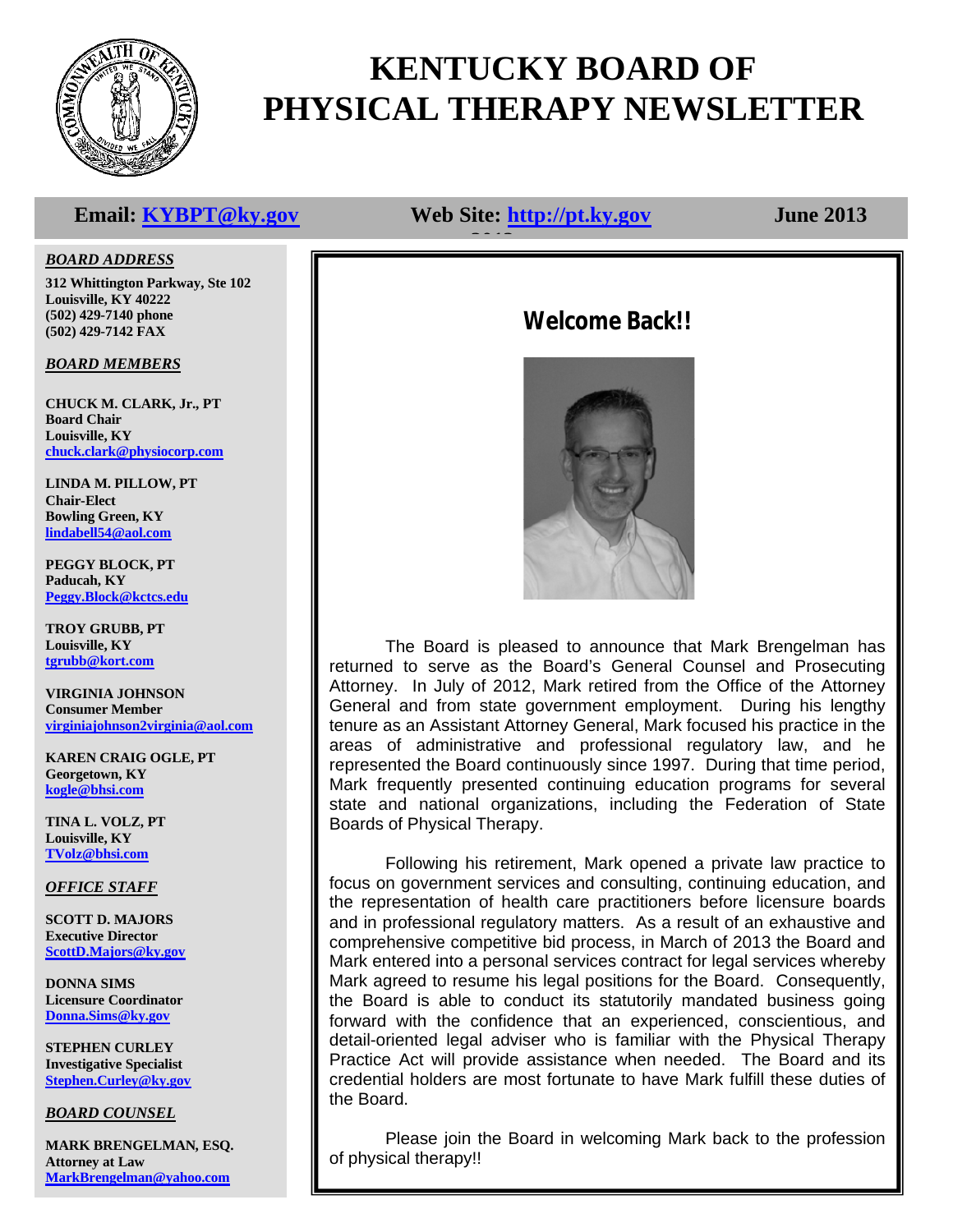Even a simple Driving Under the Influence conviction is an important reminder of the licensure consequences to such DUI convictions. Even more thought-provoking, perhaps, is how it's enforced. Just *how* are these disciplinary actions really carried out? The answers lie within the complex laws on impairment issues, which are applied through innerworkings of state licensure boards such as the Kentucky Board of Physical Therapy.

Two categories of laws apply to impairment issues. *Broader laws* allow action for any "drug or alcohol abuse which may impair the ability to practice safely." For example, a Sunday night DUI is alcohol abuse and may impair your ability to practice safely on Monday. *Stricter laws* allow action narrowly for "showing an inability to practice on patients with reasonable skill and safety due to drug or alcohol misuse." Elements of this offense are actual, on-thejob, impairment affecting patients. A Sunday night DUI is now harmless to your Monday practice. Only egregious misconduct counts: public intoxication in your busy clinic after too many beers while out at lunch, or; a DUI between home health visits.

The modern trend holds you cannot separate your private life from work when drugs and alcohol stay in your system many hours or days. Action may occur for any misuse which may impair the practitioner, anytime, anywhere.

Addiction is considered a disease like cancer; both kill without prompt treatment. Addiction can be treated; sobriety, tested. Instead of having your license suspended or revoked, you can be monitored with drug testing and follow up care over time and thus safely return to practice. Alternately, a board can turn solely to frequent drug testing with permanent revocation of your license for falling off the wagon. No matter if you seek help to get better and stay off drugs, you'll simply be tested the rest of your life.

But how do boards learn about your DUI? Stricter laws mandate you notify the board, even if you've only been arrested. Other laws require you to disclose the DUI upon licensure renewal; thus, time may pass before notification. Even if you don't report, boards will find out. Applicants for a credential are subject to a criminal background check. Having a DUI is one thing; "forgetting" to list it on your next renewal more than doubles the trouble.

Other ways a board can learn information? Your employer may be required to turn you in. Or a competitor reads of your drug arrest in the local newspaper. Even a board member or staffer who reads the newspaper article will report it. Every board

has the right to initiate its own investigation with independent information.

With a complaint, boards investigate the facts and circumstances by initiating a criminal background check or subpoenaing your personnel record to see if similar complaints or misconduct has been reported. This can expand the inquiry to sloppy billing and missed documentation – which may not be related to an impaired practitioner's clouded skills, but will be investigated. It can also lead to drug testing, physical, and mental examinations -- all of which will be paid by the board, so there's no financial reason to refuse. But failure to comply may lead to suspension, at least temporarily.

The facts can support any reasonable action to protect the public. In *Rose v. Board of Behavioral*  Sciences, the California Appellate 1<sup>st</sup> District Court upheld the thirty-day suspension from practice of a licensed clinical social worker for three DUI convictions in eleven years – one DUI was before the person even became a social worker. No harm to patients was required as a prerequisite to administrative action. In *Greene v. Kentucky Board of Dentistry,* the Kentucky Court of Appeals upheld the sanction of a dentist with four DUI convictions, whose own psychiatrist had diagnosed the dentist with "alcohol dependency." The Board disciplined with probationary terms and requirements for impaired dentists in order to protect the public.

There's help for those who admit impairment *before* they get caught. Most states run confidential programs for treatment with follow-up care for those who want to get better, and to prevent that DUI which lands you in trouble with the board.

But if you don't get help first, you risk getting caught. And remember: most laws favor the board, not the practitioner, since the board's sole governmental function is to protect the public.

If you or a colleague have questions or need help, contact:

Brian Fingerson, R.Ph. Brian Fingerson, Inc. d/b/a KY Professionals Recovery Network - KYPRN 202 Bellemeade Road Louisville, Kentucky 40222-4502 O/H: 502-749-8385 Fax: 502-749-8389 Cell: 502-262-9342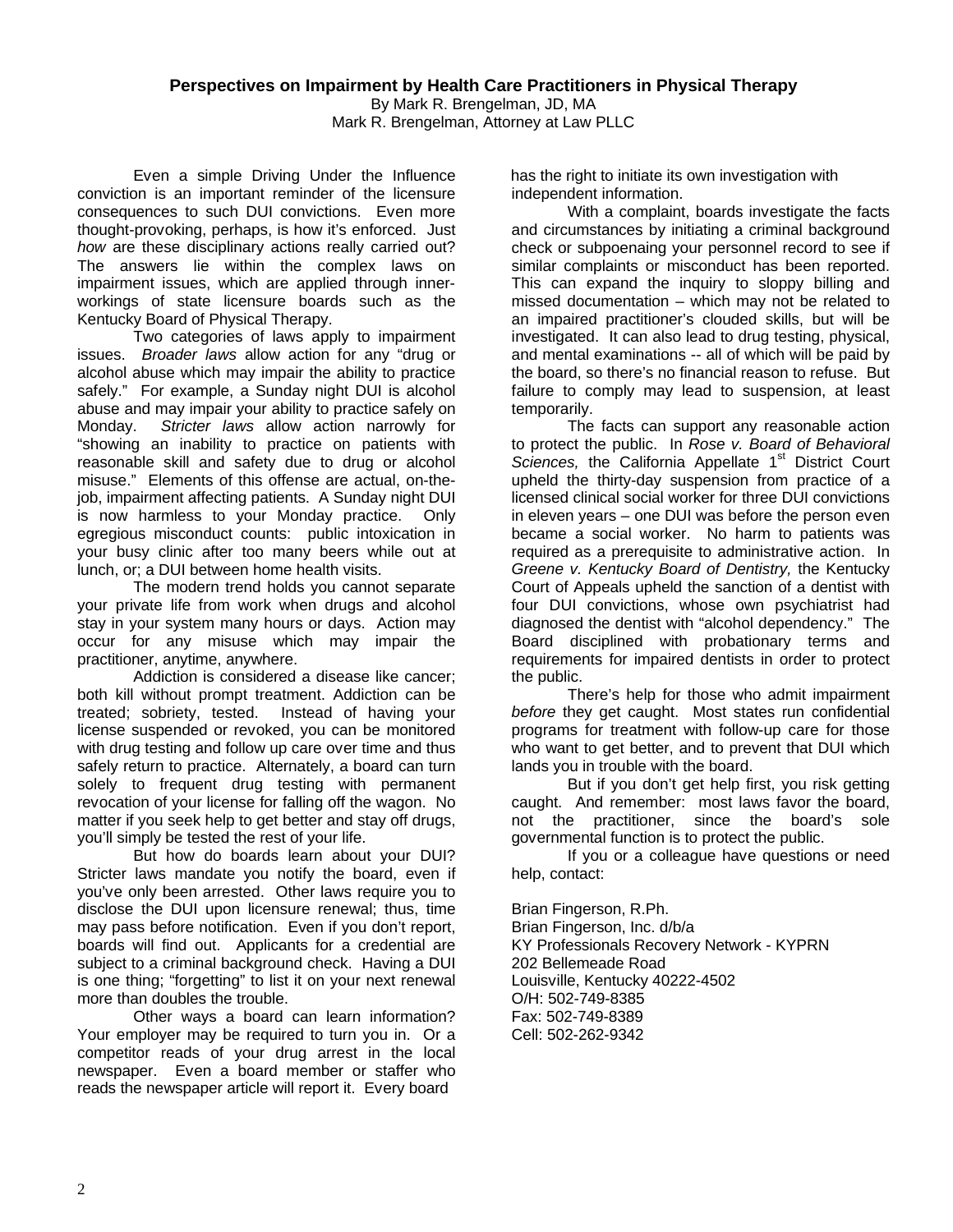#### **Legal Aspects of the Impaired Physical Therapy Practitioners Committee**

By Mark R. Brengelman, JD, MA Mark R. Brengelman, Attorney at Law PLLC

The Kentucky General Assembly created the Impaired Physical Therapy Practitioners Committee (IPTPC) effective July 14, 2000, recognizing the need for unique mental health resources and referrals for physical therapists and physical therapist assistants in Kentucky. The IPTPC is mandated by statute "to promote the early identification, intervention, treatment, and rehabilitation" of those "who may be impaired by reason of illness or of alcohol or drug abuse, or as a result of any physical or mental condition."

The Board contracts with a specialty organization, KY Professionals Recovery Network - KYPRN, headed by a licensed pharmacist to carry out the work of the IPTPC. Pursuant to an administrative regulation of the Board, the IPTPC is funded with an assessed fee of up to \$20 per credential holder of the Board each two-year renewal cycle, which has varied in amount from time to time.

Information, communications, proceedings, and documents of the IPTPC are "privileged and confidential." Its members and all those who furnish it information are not liable for any claims or damages when acting in good faith and without actual malice. Its records are not public records, are not subject to court subpoena, and are not admissible as evidence in any civil, criminal, or administrative proceeding outside the Board.

An administrative regulation of the Board implements the nuts and bolts of the IPTPC's "Practitioners Alternative Care Program," which specifies the requirements for participation in this wellbeing program for those whose ability to practice physical therapy "is or may be impaired."

As a practical matter, a licensed physical therapist or certified physical therapist assistant – who may be impaired by reason of alcohol abuse, drug abuse, or mental health issues – may always choose to seek treatment on his or her own from an appropriate health care practitioner of one's own choosing. Such persons who find success in that treatment are obviously never known to the Board. Another choice is to seek the confidential help of the IPTPC, which will assist the credential holder in obtaining appropriate assessment, treatment, and follow-up care  $-$  at the time and expense of the credential holder. Neither the Board nor the IPTPC pays for such health care and rehabilitation but serves for resources and referrals.

A final entry into the IPTPC is upon someone's written complaint to the Board that the credential holder may be impaired. Like all complaints to the Board, the Board reviews the complaint and may conduct a fact-finding investigation to determine if there is reason to believe a credential holder may be

impaired in his or her practice. In all investigations, the Board must get to the truth of the matter. One of the investigative tools is to order a random drug screen and a medical or mental health examination to determine one's psychological or physical status to practice physical therapy. During such an investigation, that examination for fitness for duty is paid by the Board.

In summary, the helping resources of the IPTPC are available at all times for a credential holder of the Board who recognizes his or her own possible impairment issues and wants to get better. In the alternative, credential holders who are complained against and investigated may be disciplined by the Board for being impaired in their practice when supported by the evidence – their credential to practice can be revoked or suspended. A common disciplinary term apart from revocation or suspension is mandated participation in the IPTPC program to ensure sobriety and competency to practice. The IPTPC has a dual mission of helping those who want to get help, and helping those who must get help. The Kentucky General Assembly created the IPTPC with these goals in mind in order best to protect the public.

If you or a colleague have questions or need help, contact:

Brian Fingerson, R.Ph.

Brian Fingerson, Inc. d/b/a KY Professionals Recovery Network - KYPRN 202 Bellemeade Road Louisville, Kentucky 40222-4502 O/H: 502-749-8385 Fax: 502-749-8389 Cell: 502-262-9342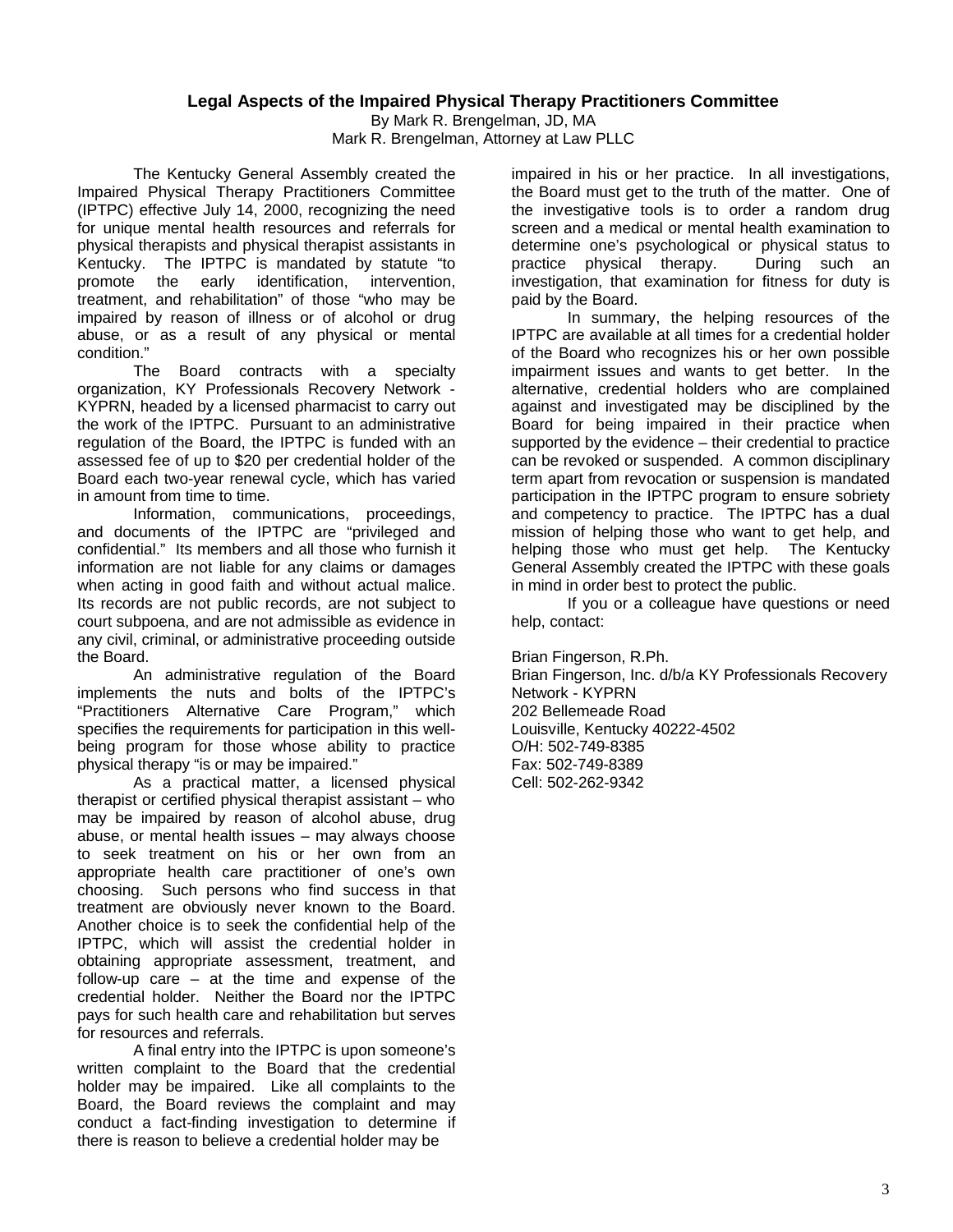The Kentucky General Assembly created the Board of Physical Therapy to regulate the practice of physical therapy in order to protect the public. The Board also regulates the use of the words "physical therapy" and even the abbreviation "PT" and other similar words and letters. Who best knows about the practice of this health care profession? Physical therapists and physical therapist assistants, of course.

Under KRS Chapter 327, the Physical Therapy Practice Act, the Board is comprised of seven (7) members appointed by the Governor. One member is a "public member" outside of any health care profession. Historically, the remaining six (6) members always have been physical therapists licensed by the Board. But the Board also credentials certified Physical Therapist Assistants who, like physical therapists, have earned a degree accredited by the Commission on Accreditation in Physical Therapy Education and have passed the National Physical Therapy Examination at the required passing level.

The Board is sometimes asked: "Can a certified Physical Therapist Assistant serve on the Board?" The legal answer is: "Yes." Kentucky Revised Statute (KRS) 327.030(2)(a)-(c), part of the Physical Therapy Practice Act, requires each of the six (6) nonpublic members of the Board to meet all the following requirements. First, he or she must "be residents of Kentucky." Second, he or she must "have engaged in the practice of physical therapy in Kentucky for the past five (5) years." Third, he or she must "not have been disciplined by the Board, or have been under any disciplinary action, in the past two (2) years."

Since there is only one scope of practice of physical therapy, KRS 327.010(1), both licensed physical therapists and certified physical therapist assistants practice "physical therapy," but with different educational backgrounds and supervision limitations since the physical therapist assistant performs these duties only "as assigned by the supervising physical therapist" as defined by 201 Kentucky Administrative Regulation 22:001 Section 1(15). Therefore, both licensed physical therapists and certified physical therapist assistants meet KRS 327.030(2)(b) for "hav[ing] engaged in the practice of physical therapy[.]"

As a more important and practical matter, KRS 327.030(3) requires the Governor to select the Board appointment from "a list of three (3) persons" which is "submitted by the Kentucky Physical Therapy Association" to the Governor. The KPTA accepts its membership from licensed physical therapists, certified physical therapist assistants, and even students enrolled in accredited schools, but nominees need not even be KPTA members according to the law. (However, students in physical therapy would not meet the five (5) year practice requirement.) It is entirely up to the KPTA to determine how each of the three (3) nominees is selected for submission on the list to the Governor based on the person's KPTA membership status, professional leadership, and personal abilities. Legally, this could include a certified physical therapist assistant to be submitted on the list of three (3) persons required by law.

Finally, while KRS 327.030(2)-(3) give specific requirements for qualification for Board members to be nominated via the KPTA, the Governor has even broader powers to accept the list, reject the list, or require additional lists to be submitted from which to make the appointment. KRS 12.070(3) governs part of the Governor's power to appoint members to any board or commission, including the specific power to "reject the list and require that other lists be submitted." This also includes the broad power to appoint a member of a minority group if warranted to reflect the proportion of the minority group in the total population of the Commonwealth. These expansive powers were upheld by the Kentucky Court of Appeals in 2007 in *Galloway v. Fletcher* where the court upheld the appointments of Governor Ernie Fletcher to the Murray State University Board of Regents from a third list of nominees submitted to the Governor after rejecting two (2) prior lists submitted per the statute governing university appointments.

In summary, membership on the Board of Physical Therapy has been historically fulfilled by licensed physical therapists, although certified physical therapists are eligible under KRS Chapter 327 to be members. It is entirely within the discretion of the KPTA to nominate, and the Governor to appoint, an appropriate and eligible person to the Board.

± ± ± ± ±

Mark R. Brengelman, J.D., M.A., is the General Counsel to the Kentucky Board of Physical Therapy. As both contract counsel now and formerly as an Assistant Attorney General, he has represented the Board since 1997. The opinions expressed are entirely his own.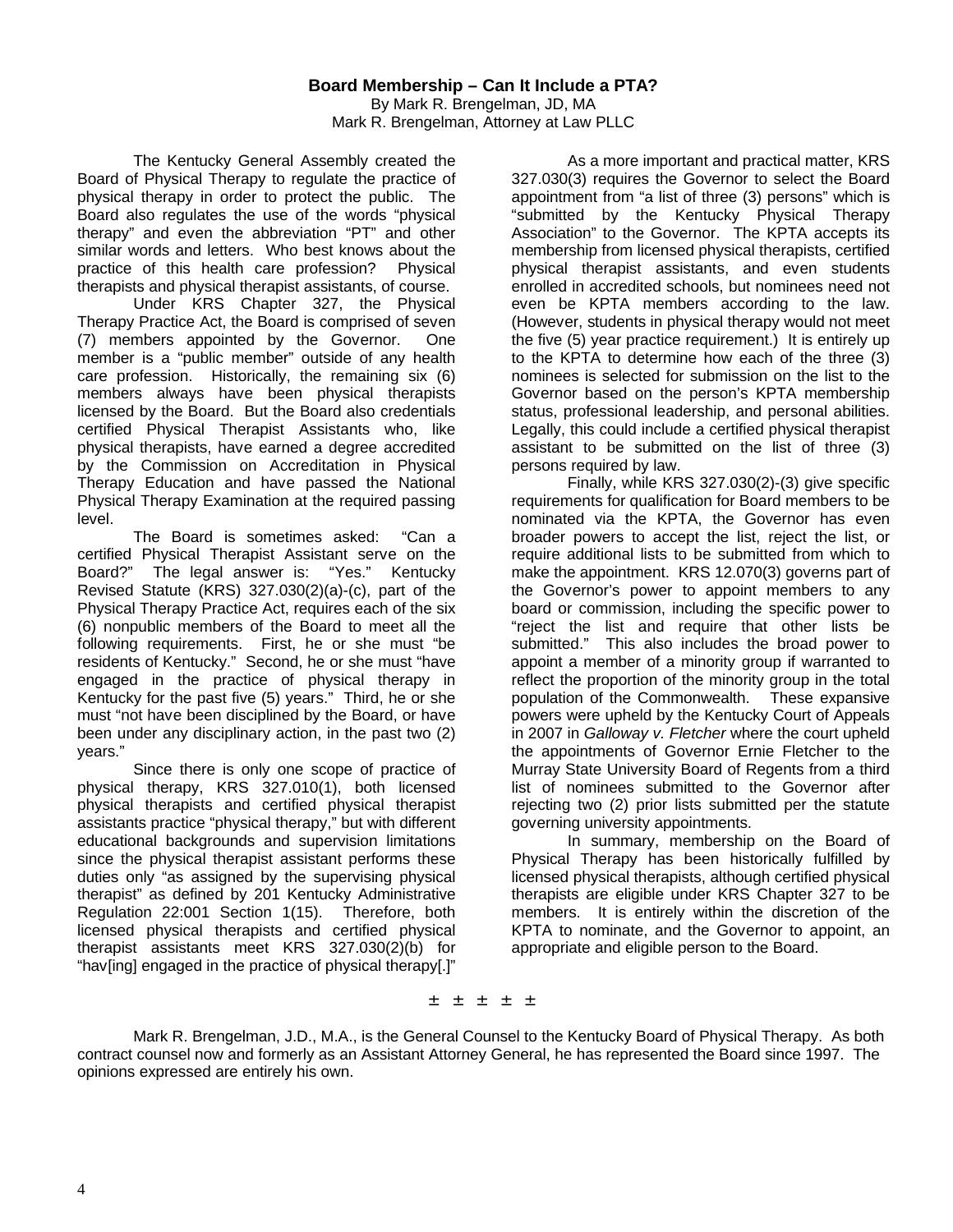### **Regulation Changes Affecting All Credential Holders**

The following amendments to the Board's regulations address important issues affecting the issuance of temporary work permits and changes to credential holders' email addresses on file with the Board of Physical Therapy. These regulatory amendments were submitted to the Legislative Research Commission in Frankfort, and they were considered by the Administrative Regulation Review Subcommittee and the Interim Joint Committee in Health and Welfare earlier in the legislative cycle. Following the completion of these steps, the amendments detailed became effective as law on May 31, 2013.

#### **Eligibility and Credentialing Procedure 201 KAR 22:020 Section 4 Temporary Permits**

Prior to 1990, applicants who appropriately applied for but then failed the licensing exam could still be reissued a temporary work permit by the Board. Beginning in 1990, however, the applicable law and thus the practice of the Board was changed such that anyone who fails the exam in this or any state cannot work in Kentucky as a physical therapist, except as an aide or supportive personnel, until the exam is passed and the license is issued. What was the public policy behind this change in the law? Prior to receiving the exam results, an applicant is presumed to meet minimum competency requirements via completion of their academic program requirements. Once the applicant receives a failed exam result, however, that presumption of competency is replaced with a presumption of incompetency, and the Board should rightfully deny all temporary permit requests from this exam applicant because they have failed the examination required by law to practice physical therapy. Of course, the presumption of incompetency may be rebutted upon successful completion of the licensing exam, at which point a temporary permit becomes unnecessary and a full license is issued allowing the person to practice his or her chosen profession as an independent practitioner in these healing arts.

Recently the Board was asked to revisit the issue regarding who may be eligible to receive a temporary permit pursuant to 201 KAR 22:020 Section 4. Following consideration and review of the matter, the Board took this opportunity to amend the language of this portion of the regulation to help clarify that an applicant who has failed the licensing exam is not eligible for a temporary permit. The amended regulation now reads as follows:

#### *Section 4. To be eligible for a temporary permit, the candidate shall:*

- *(1) Meet the qualifications of Section 2 or 3 of this administrative regulation;*
- *(2) Complete a Supervisory Agreement with one (1) or more physical therapists; and*
- *(3) Have not failed either the physical therapist or physical therapist assistant examination in any jurisdiction.*

#### **A Credential Holder's Change of Name, Employment, or Address 201 KAR 22:035 Section 2 Notification to the Board of Email Address Change**

201 KAR 22:035 Section 2 requires credential holders to notify the Board in writing within thirty (30) days of any change in name, employment, or address already on file with the Board. The amended version of this regulation now specifically includes a change to an email address if previously provided. Those credential holders who comply with this amended regulation, by ensuring the Board has a current email address on file, will receive more timely notification from the Board concerning proposed changes to the Board's statutes, regulations, credentialing and continued competency procedures.

The amended regulation reads as follows:

*Section 2. A credential holder who changes employment, home address, email address, or telephone shall notify the board office in writing within thirty (30) days of change.*

Additionally, the title of this regulation, originally, "A credential holder's change of name, employment, or address", was simplified to "Change of name and contact information".

While certain documents are required by the Board's statutes, regulations, and reasonable business practices to be served by mail upon its credential holders, information typically may be exchanged between the Board and its credential holders via email. The practice of communicating by email also helps ensure that the Board's administrative costs for printing, copying and mailing of paper notifications are kept to a minimum, thus helping to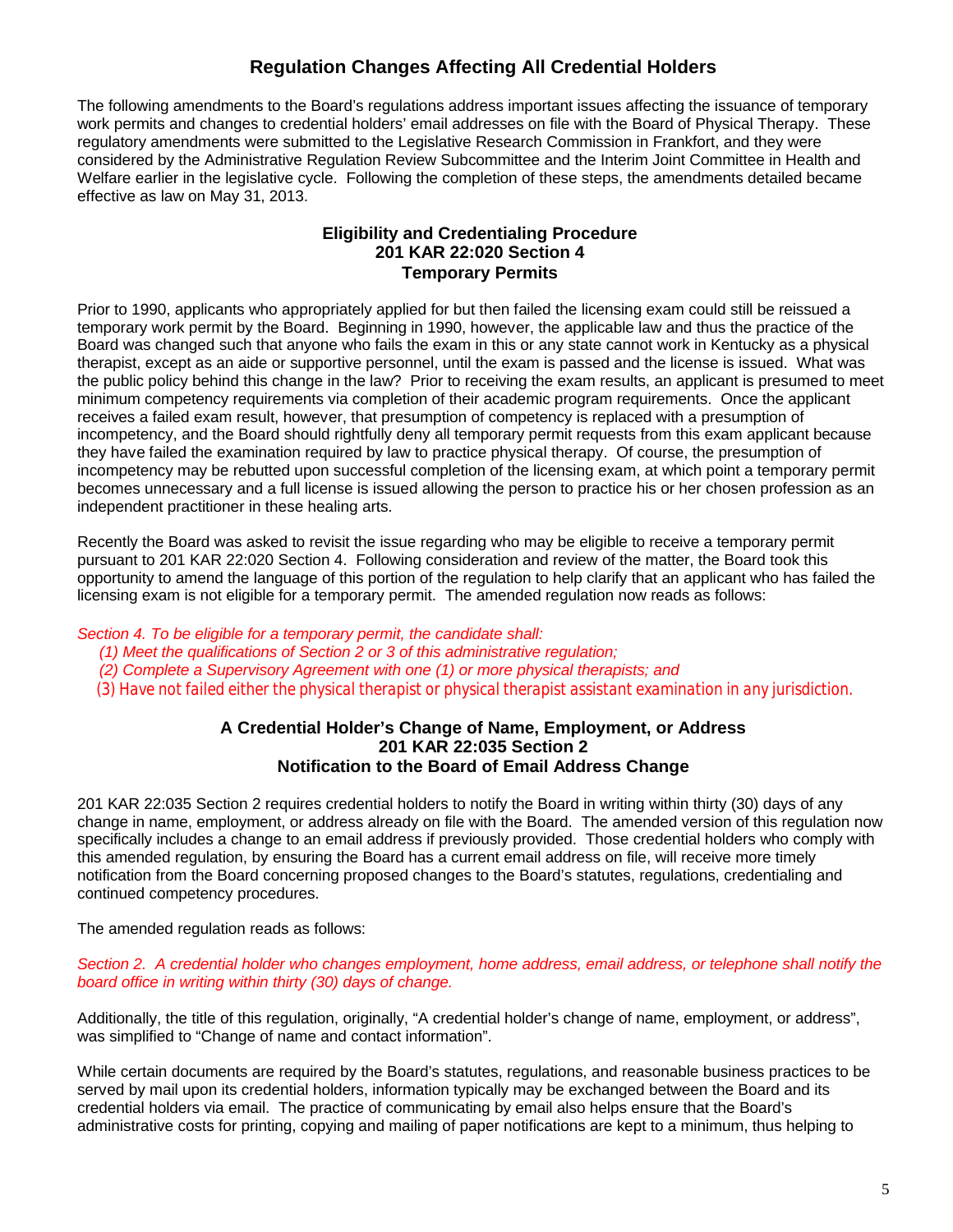6

avoid increases in licensing and renewal fees. Consequently, all credential holders are strongly encouraged to comply with this regulation by maintaining a current email address on file with the Board.

We make it easy – you may update your email address by sending the Board an email to KYBPT@ky.gov.

**Disciplinary Actions November 2012 – May 2013**

The following is a summary of disciplinary actions taken by the Board since the last Newsletter was published. It is intended as a summary for informational purposes only. All information is believed to be accurate. However, complete terms of each disciplinary action are contained in the Board's records. Monetary amounts paid to the Board may reflect the investigative costs and not necessarily the scope and severity of the violation(s).

#### **Andreanna Spencer, PTA Date: 1/17/2013**

**Final Action:** Order and Settlement Agreement – Admits to a violation of KRS 327.070(2)(h) by engaging in fraud or material deception in the delivery of professional services, including reimbursement. Two years probation, \$500.00 fine, \$1,750.00 administrative fees, quarterly monitoring of practice, CEU hours, and personally appear before the Board.

#### **Thomas Billingsley, PT Date: 1/17/2013**

**Final Action:** Order and Settlement Agreement – Admitted to one (1) count of a violation of KRS 327.070(2)(k) by failing or refusing to obey an administrative regulation of the Board, after being disciplined in Ohio. Reprimanded.

#### **Michael Harris, PTA Date: 3/21/2013**

**Final Action:** Order and Amended Settlement Agreement- Admitted to more than one (1) count of a violation of KRS 327.070(2)(k) by failing or refusing to obey an administrative regulation of the Board, 201 KAR 22:053 Section 3(8), by failing to discontinue physical therapy services when reassessments were not done in compliance with Section 2(4) of 201 KAR 22:053 and by failing to communicate to the appropriate parties. One year probation, quarterly monitoring of practice, \$500.00 fine, \$1,250.00 administrative fees, and personally appear before the Board.

#### **Terence Brown, PT Date: 3/21/2013**

**Final Action:** Order and Settlement Agreement- Admitted to more than one (1) count of a violation of KRS 327.070(2)(k) by failing or refusing to obey an administrative regulation of the Board, 201 KAR 22:053 Section 2(4)(c), by failing to reassess patients every thirty (30) days following the initial evaluation or subsequent reassessment, and 201 KAR 22:053 Section 5(3)(c), by failing to include in his reassessments directly observed objective, subjective, and medical information completed by him that is necessary for the revision or reaffirmation of the plan of care and measurable goals. Reprimanded, one year probation, quarterly monitoring of practice, \$500.00 fine, \$1,250.00 administrative fees, CEUs, and personally appear before the Board.

### **Michael Anthony, PT Date: 3/21/2013**

**Final Action:** Order and Settlement Agreement- Admitted to more than one (1) count of a violation of KRS 327.070(2)(k) by failing or refusing to obey an administrative regulation of the Board, 201 KAR 22:053 Section 2(4)(c), by failing to reassess patients every thirty (30) days following the initial evaluation or subsequent reassessment, and 201 KAR 22:053 Section 5(3)(c), by failing to include in his reassessments directly observed objective, subjective, and medical information completed by him that is necessary for the revision or reaffirmation of the plan of care and measurable goals. Reprimanded, one year probation, quarterly monitoring of practice, \$500.00 fine, \$1,250.00 administrative fees, CEUs, and personally appear before the Board.

### **Arthur Nitz, PT Date: 3/21/2013**

**Final Action:** Order and Amended Settlement Agreement- Admitted to more than one (1) count of a violation of KRS 327.070(2)(k) by failing or refusing to obey an administrative regulation of the Board, 201 KAR 22:053 Section 2(4)(c), by failing to reassess patients every thirty (30) days following the initial evaluation or subsequent reassessment, and 201 KAR 22:053 Section 5(3)(c), by failing to include in his reassessments directly observed objective, subjective, and medical information completed by him that is necessary for the revision or reaffirmation of the plan of care and

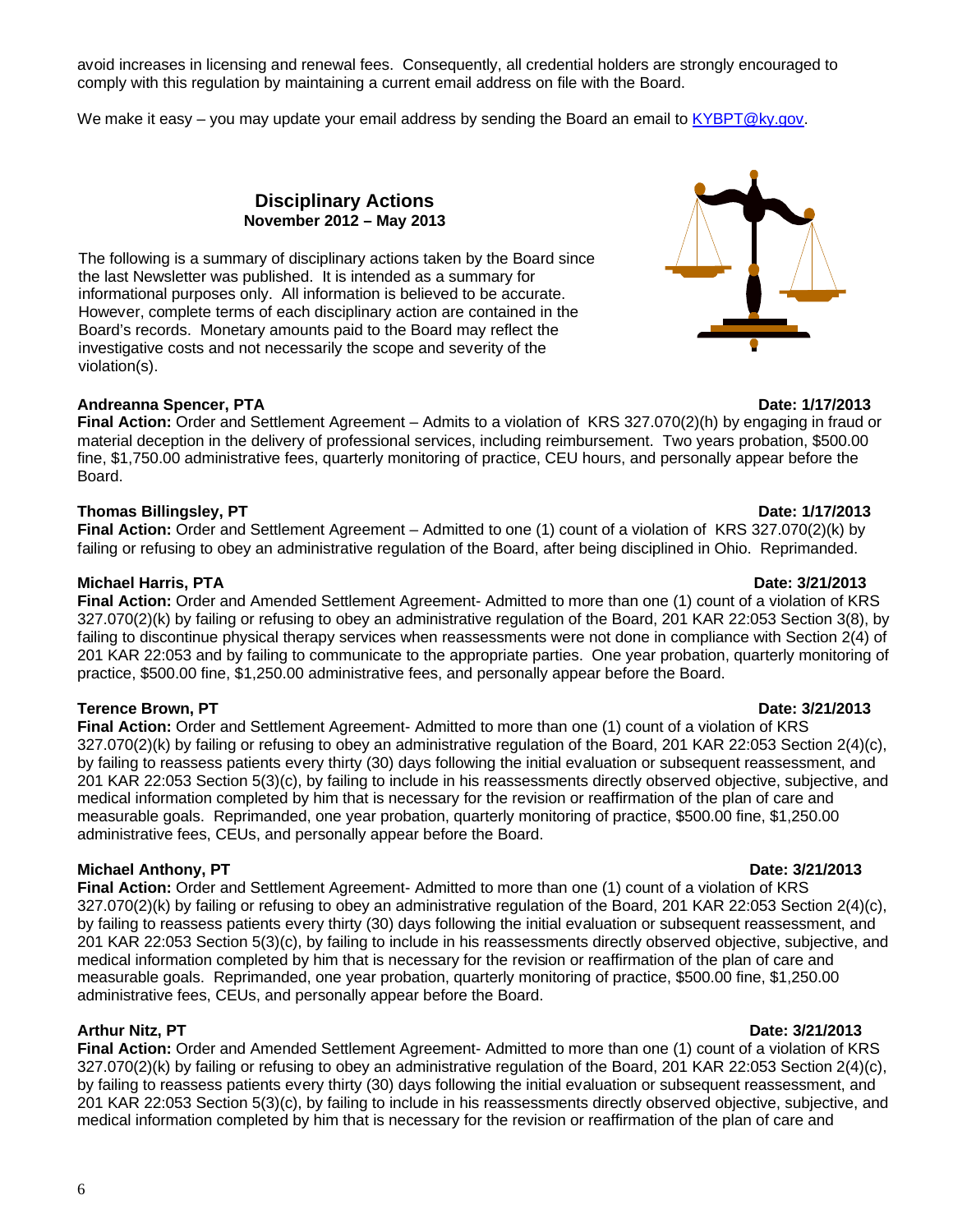measurable goals. One year additional probation resulting in a total of three (3) years of probation, quarterly monitoring of practice, \$500.00 fine, \$1,250.00 administrative fees, and personally appear before the Board.

#### *Cease & Desist Orders* **November 2012 - May 2013**

**The following is a list of violations of KRS 327.020(3)** *"It shall be unlawful for any person, or for any business entity, its employees, agents, or representatives to use in connection with his or its name or business activity the words "physical therapy," "physical therapist," "physiotherapy," "physiotherapist," "registered physical therapist," the letters "P.T.," "L.P.T." or any other words, letters, abbreviations or insignia indicating or implying directly or indirectly that physical therapy is provided or supplied or to bill for physical therapy unless such physical therapy is provided by or under the supervision of a physical therapist licensed and practicing in accordance with this chapter."*

**Freddie Montgomery Jr, Personal Trainer**, PT Guru Fitness, Hopkinsville, a Cease and Desist Affidavit was signed regarding the unlawful use of the letters "PT." Upon further investigation, however, the Board determined that compliance with KRS 327.020(3) had not been met and authorized Board counsel to file suit seeking injunctive relief. A lawsuit has been filed by the Board in the Christian Circuit Court to enforce that part of KRS Chapter 327.

**Jason Ollis, D.C., Ollis Chiropractic**, Louisville, a Cease and Desist Affidavit was signed regarding the unlawful use of the words "Physiotherapy" and "Physical Therapy" on his website.

**Christopher Skeen, D.C., Chiropractic Care**, Louisville, an attorney's letter ensuring that his client would comply with KRS 327.020(3) was accepted by the Board.

**Kimberly Reese, D.C., Chambers Medical Group**, a Cease and Desist Affidavit was signed regarding the unlawful use of the word "Physical Therapy" on their website.

**\* \* \* \* \***

**LAPSED LICENSEES/CERTIFICANTS:** The following did not renew their Kentucky credential and are lapsed effective March 31, 2013. In order to practice physical therapy in Kentucky, the credential must be reinstated according to 201 KAR 22:040. **A lapsed credential is not a discipline!!**

#### **Physical Therapists**

Aaron, Katherine Jackson, PT-000580 Akin, S. Renea, PT-001175 Apap, Faye Mitchell, PT-002088 Auer, Theresa Marie, PT-003813 Bailey, Sarah E., PT-005757 Balmes, Ryan M., PT-005951 Barclay, Jason P., PT-005607 Barrett, Sherri L., PT-006067 Beliles, Julie R., PT-005714 Bethel, Peggy W., PT-000367 Boggs, Arden Kay, PT-003248 Boyd, Jessica L., PT-005872 Brady, Austin, PT-005552 Bruenderman, Michelle Halter, PT-003085 Byrnes, Robyn Nicole, PT-004902 Caldwell, Amanda C., PT-005785 Carman, Melissa Sue, PT-005549 Cash, Sarah E., PT-005948 Castle, Lucinda T., PT-005684 Cecil, Brent T., PT-005068 Close, Daniel James, PT-001860 Collins, Natalie M., PT-005878 Coriell, Zachary L., PT-005947 Covington, Kevin C., PT-002424 Craft, Jennifer Rae, PT-005504 Culler, Karen L., PT-004778 Dacula, Hannivi D., PT-004715 Day, Kristin Vamvas, PT-005645 Delp, Moriah, PT-004777 Dickston, Michelle, PT-005464 Drake, Jennifer S., PT-005586

Everett, Leann, PT-005456 Farhadi, Shadi K., PT-002430 Fitzgerald, Kevin, PT-005042 Foster, Rebecca K., PT-001979 Franz, Jane F., PT-006035 Frijmersum, Tanya L., PT-002147 Geist, Robert K., PT-005682 Gilbert, Allison Fox, PT-004288 Goins, Melinda J., PT-001188 Goodman, Katryna M., PT-005960 Greenwalt, Suzanne J., PT-004232 Grimm, Kimberly Joelle, PT-005432 Grohovsky, Bradley L., PT-005944 Grzesiak, Melissa E., PT-005621 Gupta, Wendy Kettenring, PT-003865 Haag, Rita Kathleen, PT-000308 Halperin, Sharon F., PT-005186 Hammergren, Robert C., PT-005218 Heber, Alicia M., PT-005509 Herr, Amy Michelle, PT-003193 Hignite, Jamie Lynn, PT-002998 Holt, Emily M. V., PT-005427 Hopkins, Donna L., PT-000756 Huber, Leanne C., PT-005357 Huston, Anthony E., PT-001476 Johnson, Barbara Ann, PT-004004 Keeney, Kristen, PT-004712 Klare, Katherine M., PT-004547 Kontras, Luke Robert, PT-005808 Krechting, Jeffrey J., PT-005462 Krueger, Bryan D., PT-003999 Laisure, Valerie A., PT-005623

Lasslo, Patti Denise, PT-003990 Lazich, F. Elizabeth, PT-001410 LeClair, Selena, PT-005437 Leonard, Edward, PT-005193 Lippe, Benjamin V., PT-005391 Lonto, Robyn J., PT-005345 Lower, Sarah K., PT-005513 MacNett, Colleen E., PT-005738 Magee, Ellen E., PT-005897 Marciniak, Anne Marie, PT-004019 Masters, Christopher B., PT-005413 Mathews, Colleen M., PT-005991 McHugh, Kelly M., PT-005736 McVay, Gina E., PT-004472 Meyer-Pittman, Terry L., PT-005043 Miller, Erin W., PT-005708 Monroe, Sally P., PT-000366 Morris, Christopher, PT-004970 Nieman, Rachel A., PT-004952 Owen, Mark Allen, PT-000976 Patubo, Luzviminda, PT-005644 Pelkey, Victoria L., PT-005990 Phegley, Amy N., PT-006135 Points, Jean, PT-000275 Poynter, Rebecca Brackin, PT-003769 Quiron-Sia, Leni Lyn, PT-005358 Ratliff, Beth Hamilton, PT-002873 Redinger, Melinda K., PT-005909 Reyes, Victorino Fua, PT-003696 Rietman, Michelle Dawn, PT-005833 Ruben, Sheryl C., PT-005160 Sallee, Patricia A., PT-002079